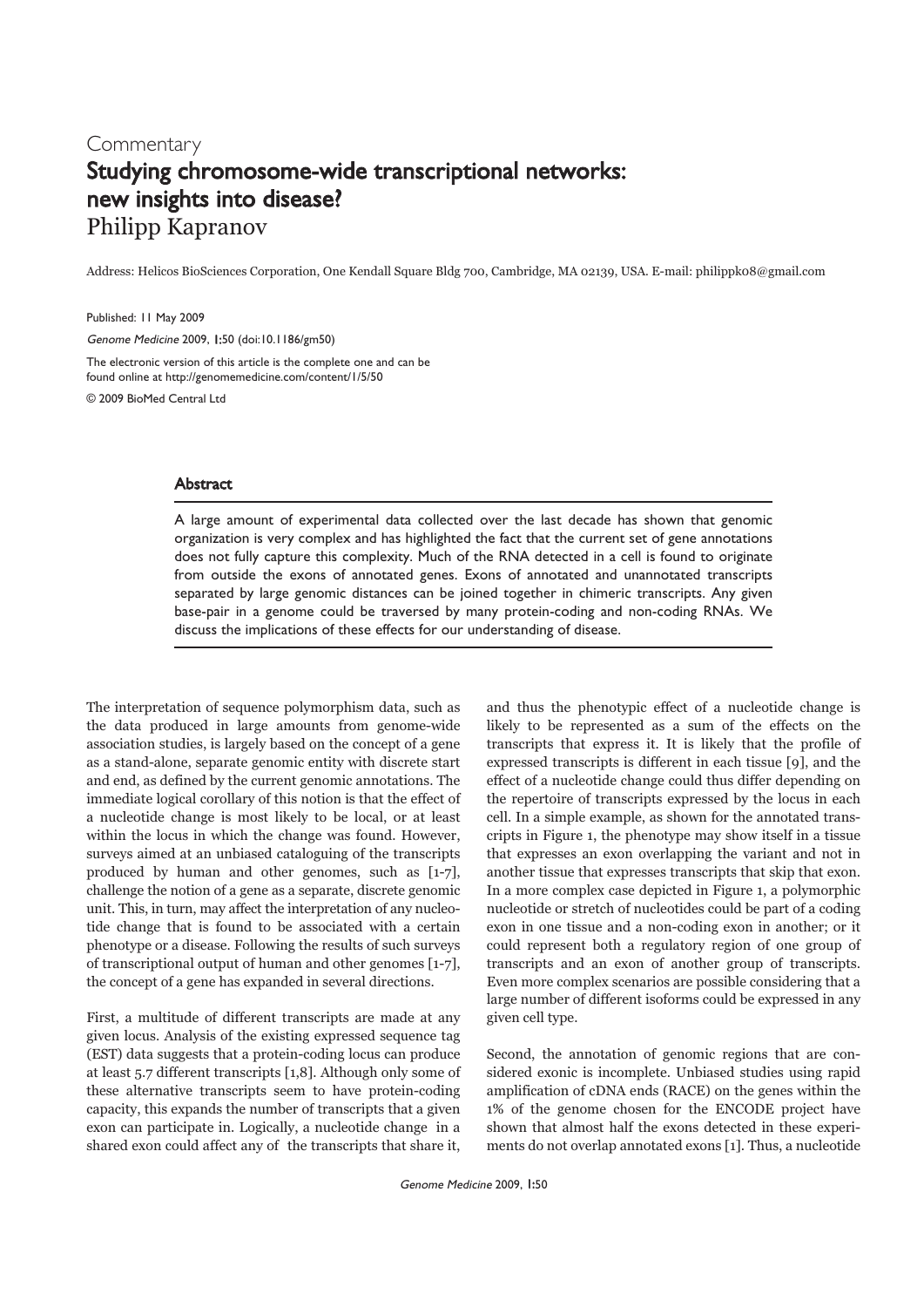

### Figure 1

Examples of the potential effects of different sequence polymorphisms on two hypothetical loci, A and B. In this scenario, locus A has two annotated transcripts (RNA-1 and RNA-2, dark blue), expressed in different tissues. Sequence polymorphism 1 would affect an annotated exon of locus A that occurs in the annotated transcript RNA-1 and in unannotated transcripts (RNA-4 and RNA-5, cyan) and not in RNA-2. Variant 2 would affect a coding exon that is present in both the annotated coding transcripts and also in the non-coding transcript RNA-7. These are examples of polymorphisms that would currently be considered to be the only likely 'functional' polymorphisms in locus A, as they are the only ones to affect the annotated transcripts, RNA-1 and RNA-2. Polymorphisms 3-6 are 'non-coding' polymorphisms, with polymorphism 6 being relatively distant from locus A. However, in this example, these polymorphisms in fact overlap unannotated transcripts (cyan) within locus A, some of which extend outside locus A or encode regulatory small RNA molecules that act in trans on other loci. Polymorphism 3 overlaps a novel exon that is a part of unannotated transcripts RNA-4, RNA-5 and RNA-6. It could thus affect transcripts derived from both locus A and locus B, whether the two loci are nearby or distant in the genome. Polymorphism 4 overlaps a regulatory region for unannotated transcripts RNA-5 and RNA-6 and the 5' untranslated region of RNA-4. It could thus also affect expression of transcripts from both locus A and locus B. Polymorphism 5 overlaps a regulatory region for a non-coding RNA (transcript RNA-7) that is a precursor for a small RNA, a miRNA (RNA-8). Thus, this polymorphism and polymorphism 2, which also overlaps this non-coding RNA, could affect expression of other loci regulated by this small RNA in trans. Polymorphism 6 affects a more distant region in the genome that is connected to locus A by transcript RNA-9. All transcripts are shown transcribed from left to right; non-coding portions of transcripts are represented as thin boxes; coding portions are represented as thicker boxes; introns are shown as thin lines; asterisks indicated polymorphisms.

change in a 'non-coding' region may in fact underlie an asyet undiscovered exon. Overall, 90% of all genes have been shown to have either a novel internal exon or a novel 5' exon in at least one of the 12 tissues tested [3].

In addition, the boundary of a gene may extend well beyond the current annotation. A gene can have many boundaries and, in fact, exons of different genes can participate in creating chimeric transcripts. The above-mentioned RACE experiments have shown that 68.4% of all genes had a 5' extension in at least one tissue tested [3]. Novel 5' exons were found to be represented both by novel, unannotated regions and by exons of other genes. Indeed, transcripts connecting exons of nearby loci and more distant loci separated by other genes on both strands were commonly found [1-3]. In fact, 57% of loci that were extended at the 5' end had a connection to an exon of an upstream gene [3]. A majority of 5' extensions (87%) reached over an annotated gene [3]. Often 5' extensions were tissue- or cell-linespecific, suggesting that in different tissues the profile of gene-gene connections could be different. Connections in the ENCODE regions could be identified only up to genomic

distances of around 0.5 megabases (Mb). A continuation of these studies on human chromosomes 21 and 22 found a wealth of distant connections that span megabases of genomic space [2].

These observations raise several questions. What are the mechanisms responsible for the production of chimeric RNAs encoded by genes separated by very long genomic stretches? What are the functions, if any, of such chimeric RNAs and what are the implications of the uncovered connections (gene to gene or a novel distant exon to known gene) for cell biology and disease? So far, the answers to these questions remain unknown. However, copy number variants can affect the expression of distant genes located megabases away from the bounds of the variable region [10,11]. This shows that the effect of a genomic change does not have to be limited to the immediate vicinity of the change and could in fact result in both local and distant effects.

A third direction in which the concept of a gene has expanded results from the observation that transcripts emanating from any given locus could be carriers of trans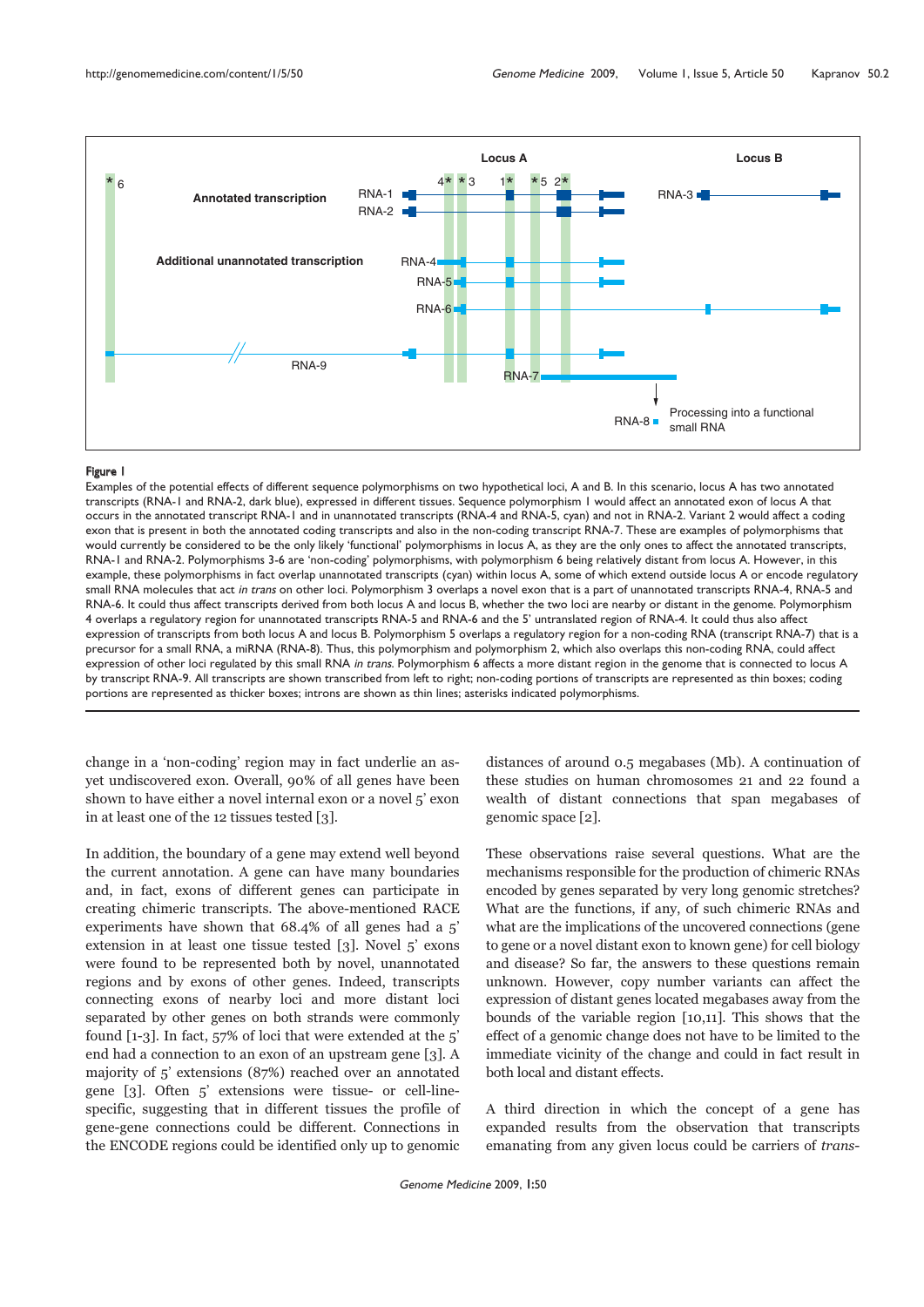acting non-coding RNAs, such as microRNAs (miRNAs) or small nucleolar RNAs (snoRNAs) [5,12-14]. Thus, a polymorphism affecting either the sequence or the processing of such an RNA molecule [15] could in fact affect the expression of loci regulated by the small RNA in trans, with potentially no effect on the locus in which the polymorphism was found, as shown in a hypothetical scenario in Figure 1. Such effects could be prevalent given that we now know the repertoire of the small, non-coding transcripts in a human cell to be far greater than the annotated classes of known small RNAs, and that such novel small RNAs could be carried by long RNA precursors [16,17].

Overall, these observations suggest that the identification of a sequence variant should not be the logical end point that automatically connects the locus that harbors it with a phenotype, but rather a beginning of a set of experimental procedures to unravel the effects of the variant. A necessary prerequisite for such experiments is unraveling the complexity of transcripts that either include the variant or originate nearby, because the variant also could affect a regulatory region of a novel transcriptional unit. Considering the vast number of unannotated transcripts present in a cell, it is important to directly characterize transcript complexity, for example using RACE with oligonucleotides positioned in or around the polymorphism in the biological samples of interest, rather than relying solely on the existing genomic annotations. One can envisage such analysis to be followed by expression profiles to estimate the effects of a sequence variant on all transcripts that it can be associated with, including the ones that could connect it to distant regions in the genome. Such experiments could be followed by direct perturbation of the candidate transcripts by knockdown or overexpression to estimate their contribution to a phenotype.

In addition to aiding our interpretation of sequence polymorphism data, the wealth of novel transcripts found in the human genome, including the chimeric RNAs that connect together distant regions in the genome, is mostly a virgin territory for biomarker discovery. Unannotated transcripts tend to be cell-type-specific [3,18] and thus should be attractive diagnostic molecules. The potential of non-coding RNAs as biomarkers has been shown by Reis et al. [19,20]; however, this field remains mostly unexplored because of the emphasis on annotated protein-coding transcripts. Furthermore, novel protein-coding transcript isoforms, specifically those of transcripts encoding proteins amenable to small molecule modulation, could be additional targets for small molecule therapeutics. In this respect, the high cell-type specificity of novel transcripts should provide an advantage: inhibition of a protein encoded by these transcripts is likely to be specific to a tissue or a cell type within a tissue, and thus is less likely to have side effects than the targets designed to the annotated forms of these proteins, which are likely to be the most constitutive isoforms. This calls for a systematic analysis directed at

obtaining a full transcript repertoire of such a 'druggable' transcriptome in a diverse set of cell types and tissues using highly sensitive technologies, for example RACEarray [2,3,21].

### **Abbreviations**

EST, expressed sequence tag; RACE, rapid amplification of cDNA ends.

### Competing interests

The author is an employee and stockholder of Helicos BioSciences Corporation.

#### References

- 1. ENCODE Project Consortium, Birney E, Stamatoyannopoulos JA, Dutta A, Guigó R, Gingeras TR, Margulies EH, Weng Z, Snyder M, Dermitzakis ET, Thurman RE, Kuehn MS, Taylor CM, Neph S, Koch CM, Asthana S, Malhotra A, Adzhubei I, Greenbaum JA, Andrews RM, Flicek P, Boyle PJ, Cao H, Carter NP, Clelland GK, Davis S, Day N, Dhami P, Dillon SC, Dorschner MO, et al.: **Identification and** analysis of functional elements in 1% of the human genome by the ENCODE pilot project. Nature 2007, 447:799-816.
- 2. Djebali S, Kapranov P, Foissac S, Lagarde J, Reymond A, Ucla C, Wyss C, Drenkow J, Dumais E, Murray RR, Lin C, Szeto D, Denoeud F, Calvo M, Frankish A, Harrow J, Makrythanasis P, Vidal M, Salehi-Ashtiani K, Antonarakis SE, Gingeras TR, Guigó R: Efficient targeted transcript discovery via array-based normalization of RACE libraries. Nat Methods 2008, 5:629-635.
- 3. Denoeud F, Kapranov P, Ucla C, Frankish A, Castelo R, Drenkow J, Lagarde J, Alioto T, Manzano C, Chrast J, Dike S, Wyss C, Henrichsen CN, Holroyd N, Dickson MC, Taylor R, Hance Z, Foissac S, Myers RM, Rogers J, Hubbard T, Harrow J, Guigó R, Gingeras TR, Antonarakis SE, Reymond A: Prominent use of distal 5' transcription start sites and discovery of a large number of additional exons in ENCODE regions. Genome Res 2007, 17:746-759.
- 4. Gingeras TR: Origin of phenotypes: genes and transcripts. Genome Res 2007, 17:682-690.
- 5. Kapranov P, Willingham AT, Gingeras TR: Genome-wide transcription and the implications for genomic organization. Nat Rev Genet 2007, 8:413-423.
- 6. Parra G, Reymond A, Dabbouseh N, Dermitzakis ET, Castelo R, Thomson TM, Antonarakis SE, Guigo R: Tandem chimerism as a means to increase protein complexity in the human genome. Genome Res 2006, 16:37-44.
- 7. Carninci P, Kasukawa T, Katayama S, Gough J, Frith MC, Maeda N, Oyama R, Ravasi T, Lenhard B, Wells C, Kodzius R, Shimokawa K, Bajic VB, Brenner SE, Batalov S, Forrest AR, Zavolan M, Davis MJ, Wilming LG, Aidinis V, Allen JE, Ambesi-Impiombato A, Apweiler R, Aturaliya RN, Bailey TL, Bansal M, Baxter L, Beisel KW, Bersano T, Bono H, et al.: The transcriptional landscape of the mammalian genome. Science 2005, 309:1559-1563.
- 8. Harrow J, Denoeud F, Frankish A, Reymond A, Chen CK, Chrast J, Lagarde J, Gilbert JG, Storey R, Swarbreck D, Rossier C, Ucla O Hubbard T, Antonarakis SE, Guigo R: GENCODE: producing a reference annotation for ENCODE. Genome Biol 2006, 7(Suppl 1):S4.
- 9. Wang ET, Sandberg R, Luo S, Khrebtukova I, Zhang L, Mayr C, Kingsmore SF, Schroth GP, Burge CB: Alternative isoform regulation in human tissue transcriptomes. Nature 2008, 456:470-476.
- 10. Stranger BE, Forrest MS, Dunning M, Ingle CE, Beazley C, Thorne N, Redon R, Bird CP, de Grassi A, Lee C, Tyler-Smith C, Carter N, Scherer SW, Tavaré S, Deloukas P, Hurles ME, Dermitzakis ET: Relative impact of nucleotide and copy number variation on gene expression phenotypes. Science 2007, 315:848-853.
- Merla G, Howald C, Henrichsen CN, Lyle R, Wyss C, Zabot MT, Antonarakis SE, Reymond A: Submicroscopic deletion in patients with Williams-Beuren syndrome influences expression levels of the nonhemizygous flanking genes. Am J Hum Genet 2006, 79:332-341.

Genome Medicine 2009, 1:50